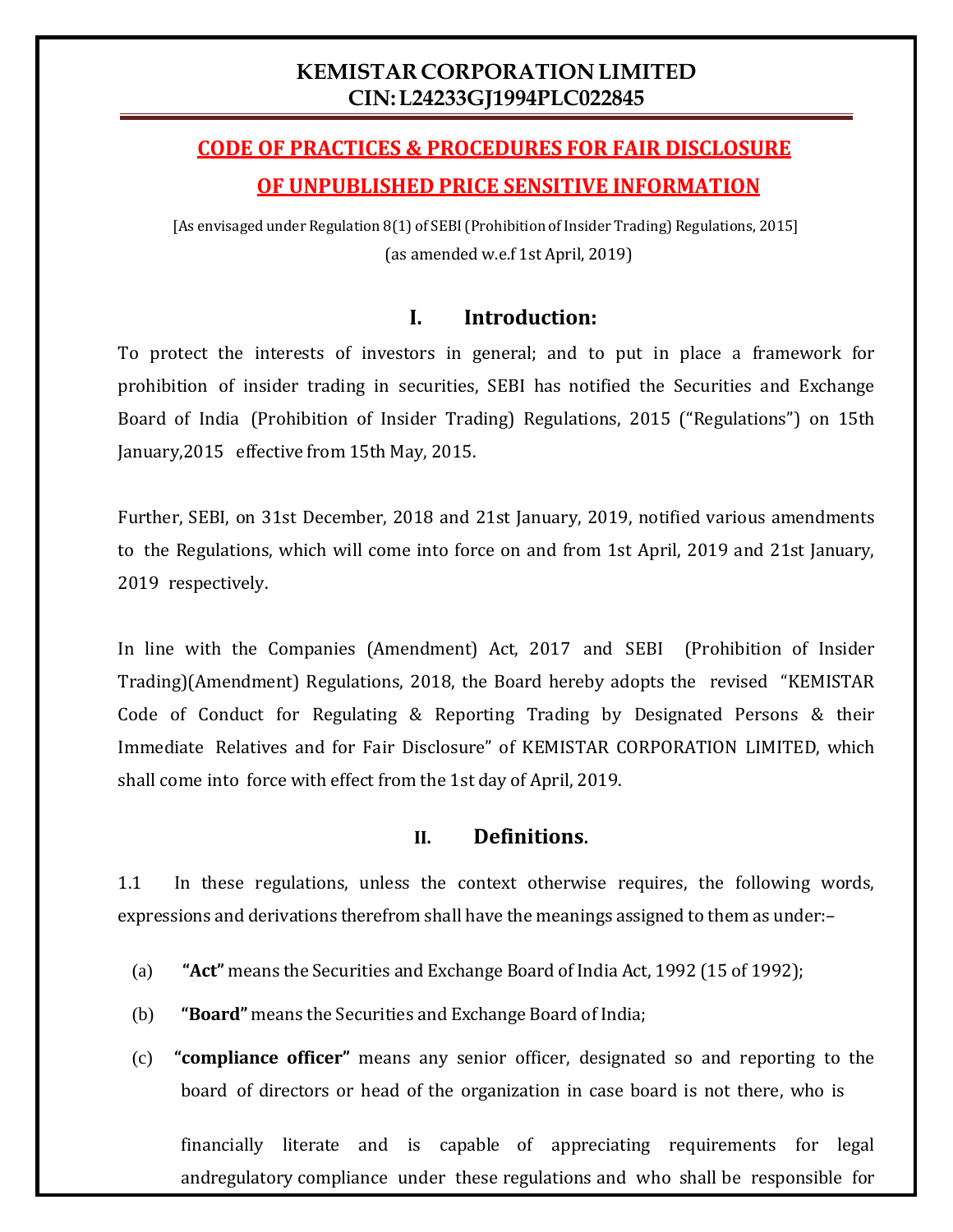compliance of policies, procedures, maintenance of records, monitoring adherence to the rules for the preservation of unpublished price sensitive information, monitoring of trades and the implementation of the codes specified in these regulations under the overall supervision of the board of directors of the listed company or the head of an organization, as the case may be.

## (d) **"connected person**" means,-

(i) any person who is or has during the six months prior to the concerned act been associated with a company, directly or indirectly, in any capacity including by reason of frequent communication with its officers or by being in any contractual, fiduciary or employment relationship or by being a director, officer or an employee of the company or holds any position including a professional or

business relationship between himself and the company whether temporary or permanent, that allows such person, directly or indirectly, access to unpublished price sensitive information or is reasonably expected to allow such access.

(ii) Without prejudice to the generality of the foregoing, the persons falling within the following categories shall be deemed to be connected persons unless the contrary is established, -

*(a)* an immediate relative of connected persons specified in clause (i); or

*(b)* a holding company or associate company or subsidiary company; or

*(c)* an intermediary as specified in section 12 of the Act or an employee or director thereof; or

*(d)* an investment company, trustee company, asset management company or an employee or director thereof; or an official of a stock exchange or of clearing house or corporation; or

(e) a member of board of trustees of a mutual fund or a member of the board of directors of the asset management company of a mutual fund or is an employee thereof; or

(f) a member of the board of directors or an employee, of a public financial institution as defined in section 2 (72) of the Companies Act, 2013; or

• an official or an employee of a self-regulatory organization recognised or authorized by the Board; or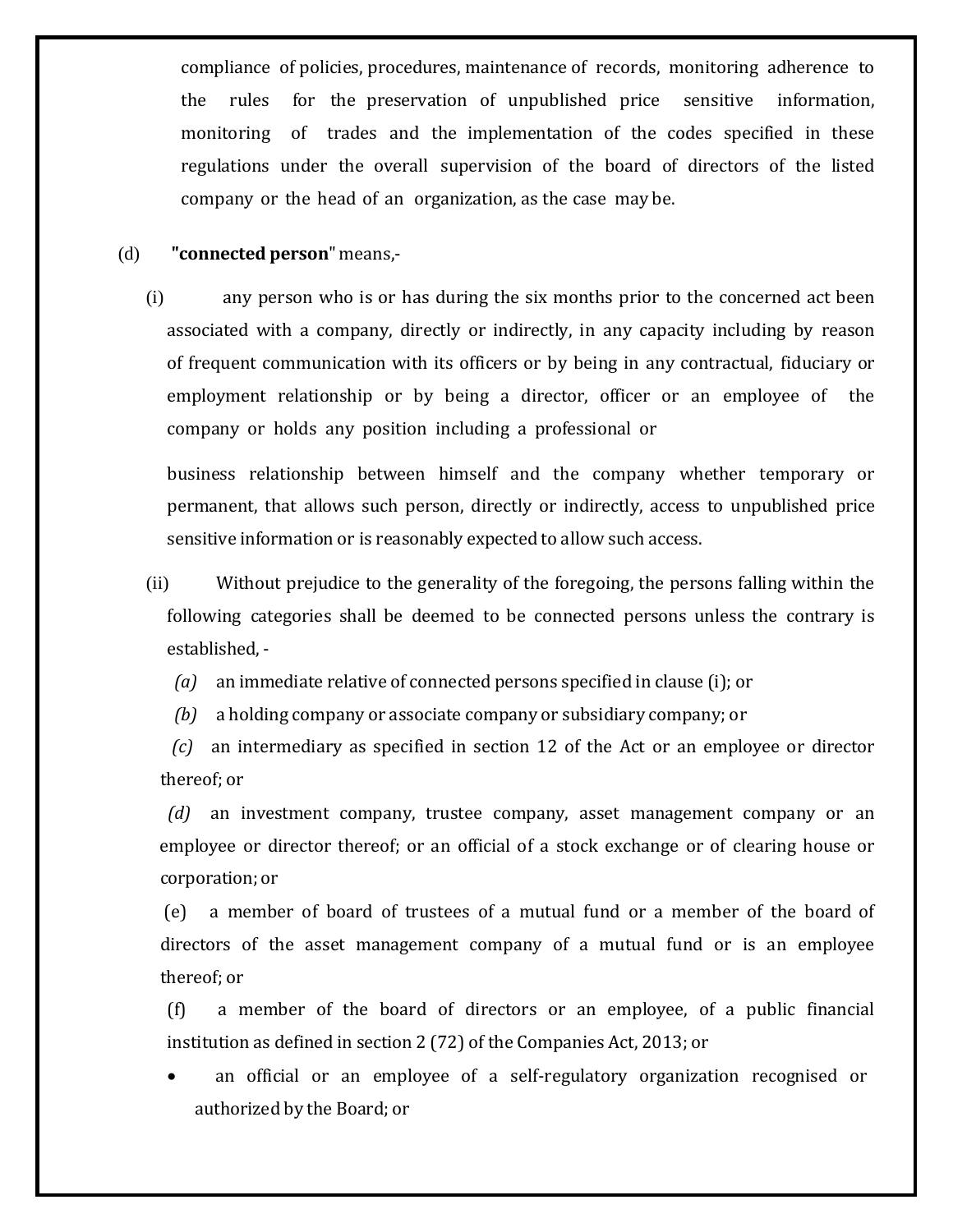- a banker of the company; or
- a concern, firm, trust, Hindu undivided family, company or association of persons wherein a director of a company or his immediate relative or banker of the company, has more than ten per cent. of the holding or interest;
- (e) **"generally available information"** means information that is accessible to the public on a non-discriminatory basis;
- (f) **"immediate relative"** means a spouse of a person, and includes parent, sibling, and child of such person or of the spouse, any of whom is either dependent financially on such person, or consults such person in taking decisions relating to trading in securities;
- (g) **"insider"** means any person who is:
	- i) a connected person; or<br>ii) in possession of or

of or having access to unpublished price sensitive information;

(h) **"promoter"** shall have the meaning assigned to it under the Securities and Exchange Board of India (Issue of Capital and Disclosure Requirements) Regulations,  $\frac{2}{2}$ [2018] or any modification thereof;

"promoter group" shall have the meaning assigned to it under the Securities and Exchange Board of India (Issue of Capital and Disclosure Requirements) Regulations, 2018 or any modification thereof;]

"proposed to be listed" shall include securities of an unlisted company:

- i. if such unlisted company has filed offer documents or other documents, as the case may be, with the Board, stock exchange(s) or registrar of companies in connection with the listing; or
- ii. if such unlisted company is getting listed pursuant to any merger or amalgamation and has filed a copy of such scheme of merger or amalgamation under the Companies Act**,** 2013;]
- (i) **"securities"** shall have the meaning assigned to it under the Securities Contracts (Regulation) Act, 1956 (42 of 1956) or any modification thereof except units of a mutual fund;
- (j) **"specified"** means specified by the Board in writing;
- (k) **"takeover regulations"** means the Securities and Exchange Board of India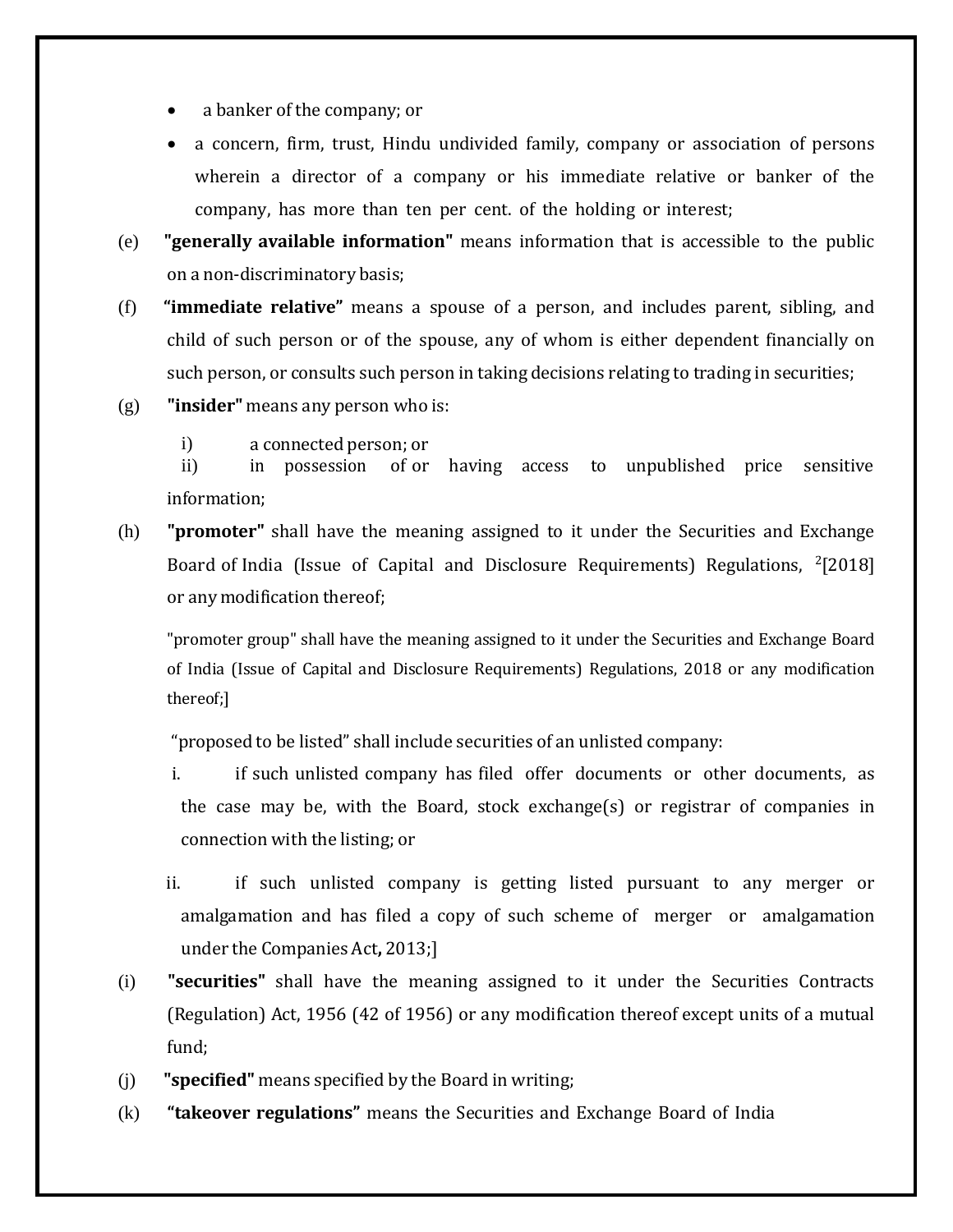(Substantial Acquisition of Shares and Takeovers) Regulations, 2011 and any amendments thereto;

- (l) **"trading"** means and includes subscribing, buying, selling, dealing, or agreeing to subscribe, buy, sell, deal in any securities, and "trade" shall be construed accordingly
- (m) **"trading day"** means a day on which the recognized stock exchanges are open for trading;
- (n) **"unpublished price sensitive information"** means any information, relating to a company or its securities, directly or indirectly, that is not generally available which upon becoming generally available, is likely to materially affect the price of the securities and shall, ordinarily including but not restricted to, information relating to the following: –
	- (i) financial results;<br>(ii) dividends;
	- (ii) dividends;<br>(iii) change in c
	- (iii) change in capital structure;<br>(iv) mergers, de-mergers, acq

mergers, de-mergers, acquisitions, delistings, disposals and expansion of business and such other transactions;

(v) changes in key managerial personnel.

## **III. RESTRICTIONS ON COMMUNICATION AND TRADING BY INSIDERS**

# **Prohibition on Communication or procurement of unpublished price sensitive information.**

2.1 No insider shall communicate, provide, or allow access to any unpublished price sensitive information, relating to a company or securities listed or proposed to be listed, to any person including other insiders except where such communication is in furtherance of legitimate purposes, performance of duties or discharge of legal obligations.

2.2 No person shall procure from or cause the communication by any insider of unpublished price sensitive information, relating to a company or securities listed or proposed to be listed, except in furtherance of legitimate purposes, performance of duties or discharge of legal obligations.

## **Trading when in possession of unpublished price sensitive information.**

2.3 No insider shall trade in securities that are listed or proposed to be listed on a stock exchange when in possession of unpublished price sensitive information: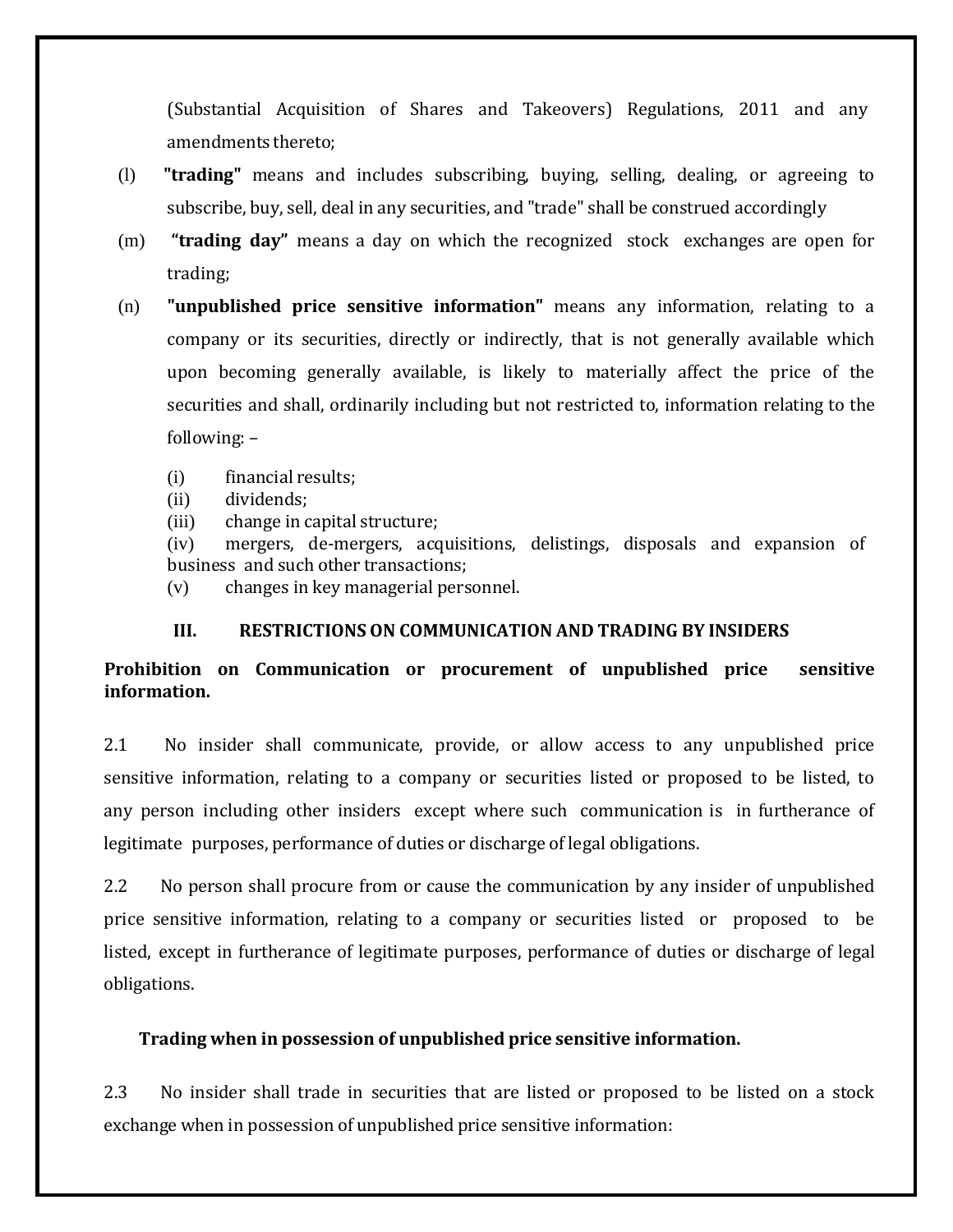#### **Trading Plans.**

2.4 An insider shall be entitled to formulate a trading plan and present it to the compliance officer for approval and public disclosure pursuant to which trades may be carried out on his behalf in accordance with such plan.

2.5 Such trading plan shall:–

(i) not entail commencement of trading on behalf of the insider earlier than six months from the public disclosure of the plan;

(ii) not entail trading for the period between the twentieth trading day prior to the last day of any financial period for which results are required to be announced by the issuer of the securities and the second trading day after the disclosure of such financial results;

(iii) entail trading for a period of not less than twelve months;

(iv) not entail overlap of any period for which another trading plan is already in existence;

(v) set out either the value of trades to be effected or the number of securities to be traded along with the nature of the trade and the intervals at, or dates on which such trades shall be effected; and

(vi) not entail trading in securities for market abuse.

Provided further that trading window norms and restrictions on contra trade shall not be applicable for trades carried out in accordance with an approved trading plan.]

2.6 The trading plan once approved shall be irrevocable and the insider shall mandatorily have to implement the plan, without being entitled to either deviate from it or to execute any trade in the securities outside the scope of the trading plan.

*Provided that* the implementation of the trading plan shall not be commenced if any unpublished price sensitive information in possession of the insider at the time of formulation of the plan has not become generally available at the time of the commencement of implementation and in such event the compliance officer shall confirm that the commencement ought to be deferred until such unpublished price sensitive information becomes generally available information so as to avoid a violation of sub-regulation (1) of regulation 4.

2.7 Upon approval of the trading plan, the compliance officer shall notify the plan to the stock exchanges on which the securities are listed.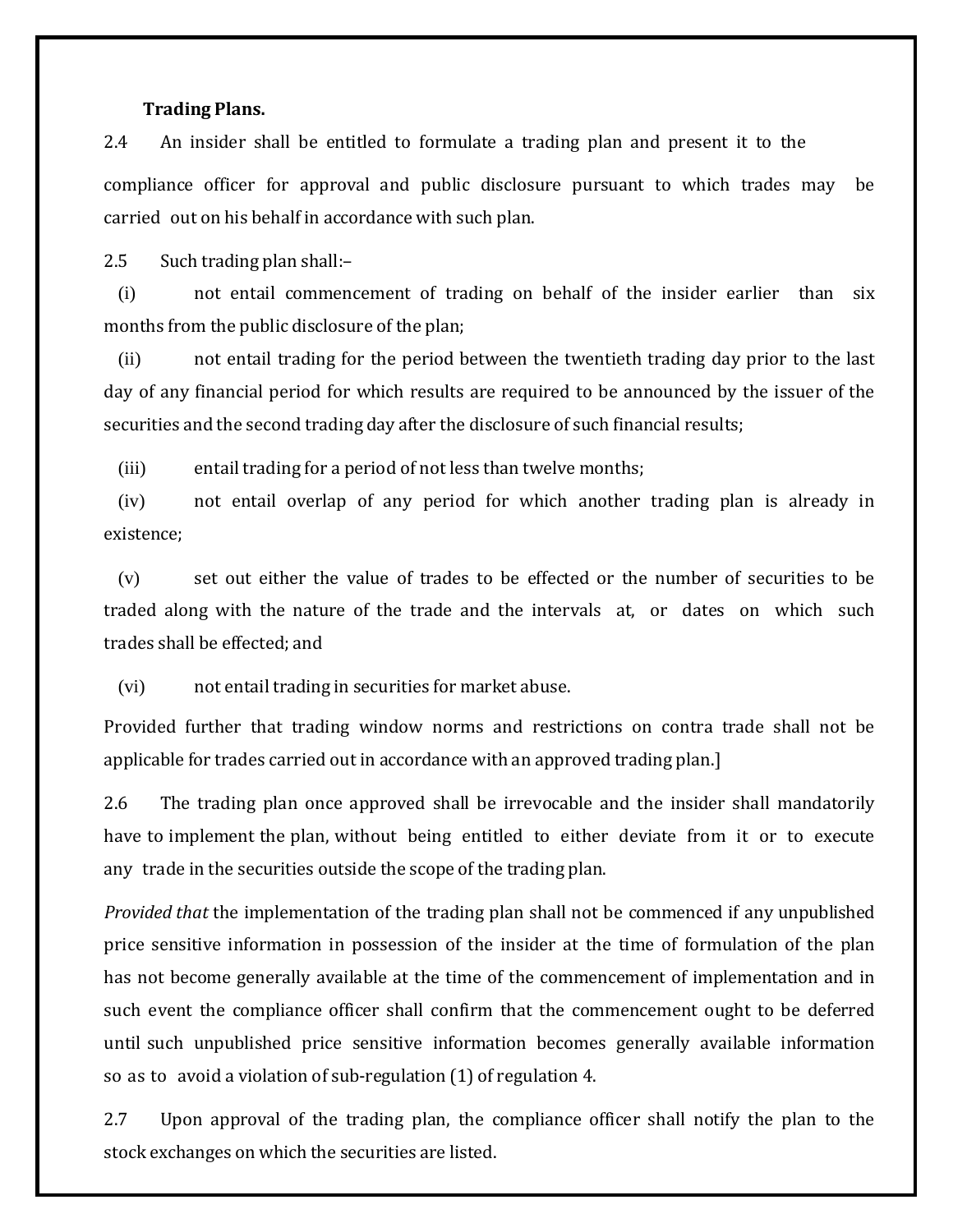#### **Disclosures of trading by Insiders**

2.8 Every public disclosure under this Chapter shall be made in such form as may be specified.

2.9 The disclosures to be made by any person under this Chapter shall include those relating to trading by such person's immediate relatives, and by any other person for whom such person takes trading decisions.

2.10 The disclosures of trading in securities shall also include trading in derivatives of securities and the traded value of the derivatives shall be taken into account for purposes of this Chapter:

Provided that trading in derivatives of securities is permitted by any law for the time being in force.

2.11 The disclosures made under this Chapter shall be maintained by the company, for a minimum period of five years, in such form as may be specified.

## **Disclosures by certain Persons.**

#### • *Initial Disclosures.*

a. Every person on appointment as a key managerial personnel or a director of the company or upon becoming a [promoter or member of the promoter group] shall disclose his holding of securities of the company as on the date of appointment or becoming a promoter, to the company **within seven days of** such appointment or becoming a promoter.

### • *Continual Disclosures.*

a. Every promoter, member of the promoter group], [designated person] and director of every company shall disclose to the company the number of such securities acquired or disposed of within two trading days of such transaction if the value of the securities traded, whether in one transaction or a series of transactions over any calendar quarter, aggregates to a traded value in excess of ten

b. lakh rupees or such other value as may be specified;

c. Every company shall notify the particulars of such trading to the stock exchange on which the securities are listed within two trading days of receipt of the disclosure or from becoming aware of such information.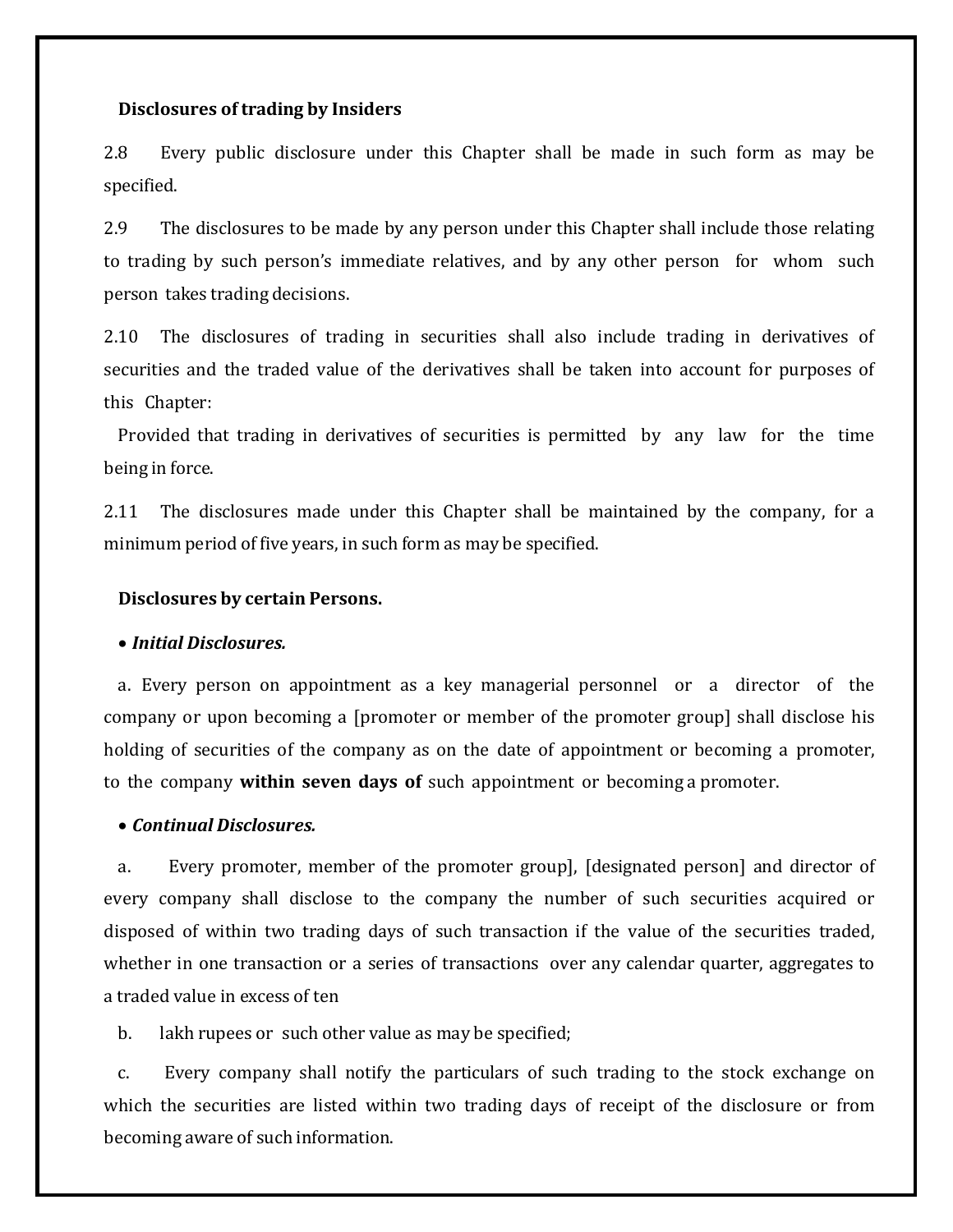#### • *Disclosures by other connected persons.*

a. Any company whose securities are listed on a stock exchange may, at its discretion require any other connected person or class of connected persons to make disclosures of holdings and trading in securities of the company in such form and at such frequency as may be determined by the company in order to monitor compliance with these regulations.

## **IV. TRADING WINDOW AND WINDOW CLOSURE**

(i) All the Designated Persons and their Immediate Relatives shall be subject to trading restrictions as enumerated below.

(ii)The Trading Window shall be, inter alia, closed 7 days prior to the date of event and up to 48 hours after Unpublished Price Sensitive Information becomes generally available. The Compliance Officer will inform all the concerned persons of the opening and closing of Trading Window.

For the purpose of Financial Results of the Company, the Trading Window shall be closed from the end of every quarter till 48 hours after the declaration of Financial Results of the Company.

(iii) When the Trading Window is closed, the Designated Persons and their Immediate Relatives shall not trade in the Company's Securities during such period.

(iv)The Designated Persons and their Immediate Relatives shall conduct all their dealings in the Securities of the Company only in a valid Trading Window and shall not deal in any transaction involving the purchase or sale of the Company's Securities during the periods when the Trading Window is closed, as referred to in Point No. (ii) above or during any other period as may be specified by the Company from time to time.

- The Compliance Officer shall intimate the closure of Trading Window to all such Designated Persons when he determines that a Designated Person or class of Designated Persons can reasonably be expected to have possession of Unpublished Price Sensitive Information. Such closure shall be imposed in relation to such Securities to which such Unpublished Price Sensitive Information relates.
- The Compliance Officer after taking into account various factors including the Unpublished Price Sensitive Information in question becoming generally available and being capable of assimilation by the market, shall decide the timing for re-opening of the Trading Window, however in any event it shall not be earlier than forty-eight hours after the information becomes generally available.